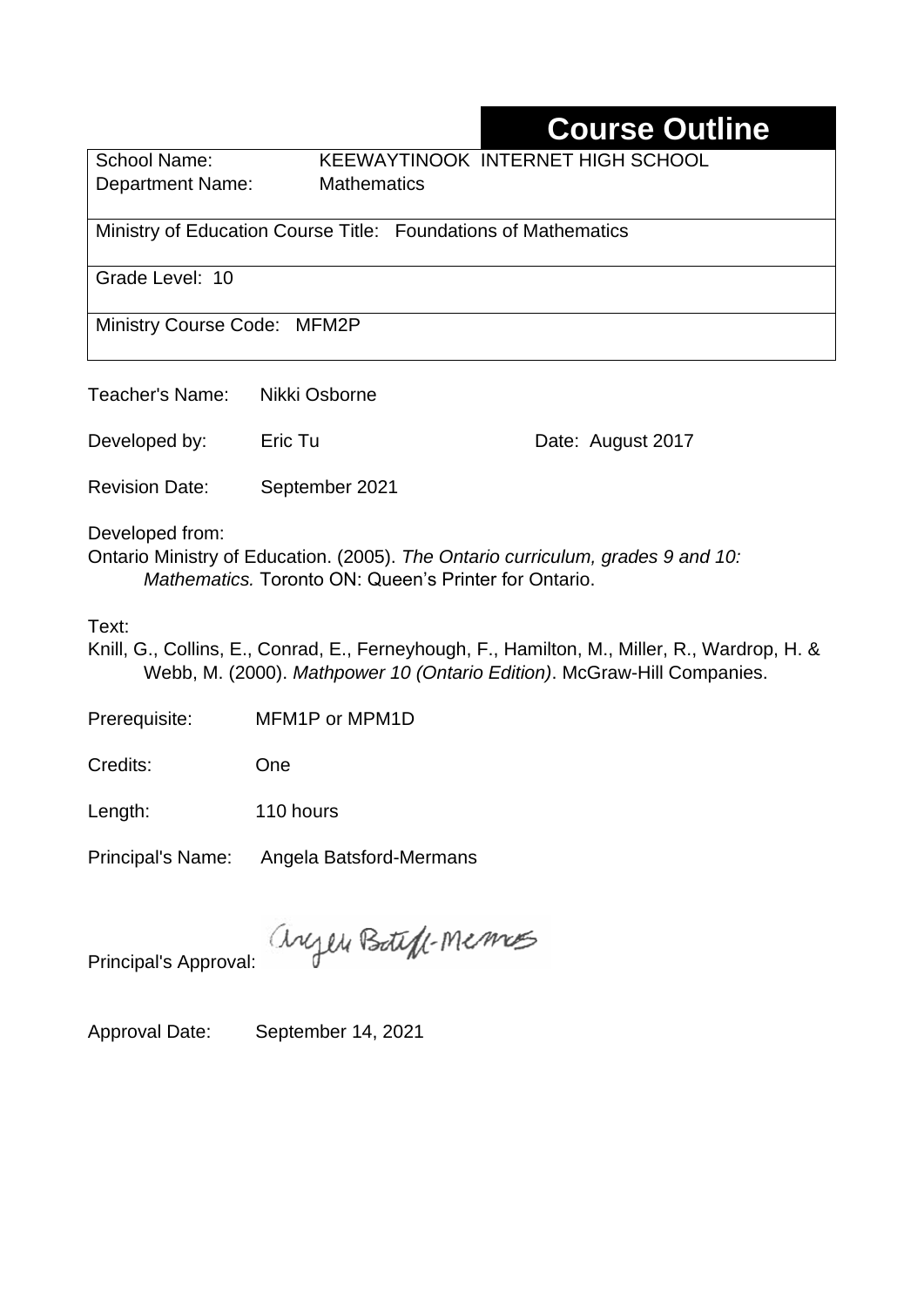## *Course Description/Rationale*

This course enables students to consolidate their understanding of linear relations and extend their problem-solving and algebraic skills through investigation, the effective use of technology, and hands-on activities. Students will develop and graph equations in analytic geometry; solve and apply linear systems, using real-life examples; and explore and interpret graphs of quadratic relations. Students will investigate similar triangles, the trigonometry of right triangles, and the measurement of three-dimensional figures. Students will consolidate their mathematical skills as they solve problems and communicate their thinking.

# *Overall Curriculum Expectations*

### **Measurement and Trigonometry**

- Use their knowledge of ratio and proportion to investigate similar triangles and solve problems related to similarity;
- Solve problems involving right triangles, using the primary trigonometric ratios and the Pythagorean theorem;
- Solve problems involving the surface areas and volumes of three-dimensional figures, and use the imperial and metric systems of measurement.

### **Modelling Linear Relations**

- Manipulate and solve algebraic equations, as needed to solve problems,
- Graph a line and write the equation of a line from given information,
- Solve systems of two linear equations, and solve related problems that arise from realistic situations.

### **Quadratic Relations of the Form y = ax² + bx + c**

- Manipulate algebraic expressions, as needed to understand quadratic relations;
- Identify characteristics of quadratic relations;
- Solve problems by interpreting graphs of quadratic relations.

## *Course Content*

| <b>Unit</b>                     | Length    |
|---------------------------------|-----------|
| 1. Measurement and Trigonometry | 38 hours  |
| 2. Linear Relations             | 40 hours  |
| 3. Quadratic Functions          | 32hours   |
| Total                           | 110 hours |

## *Unit Descriptions*

### **Unit 1 – Measurement and Trigonometry**

This unit will investigate the properties of similar triangles and determine the primary trigonometric ratios. The primary trigonometric ratios will provide students with a method to solve triangle problems in realistic situations relevant to Indigenous peoples in Northern Ontario.

#### **Unit 2 – Linear Relations**

In this unit, students will explore linear functions. Students will solve complex equations and translate written descriptions of equations into mathematical expressions. Students will use a variety of techniques to graph linear equations such as paper-and-pencil and graphing software. Students will use algebraic methods to find the intersection point of two lines, without drawing a line graph. Students will learn about an algebraic technique called elimination. Once this technique is mastered they will use this technique to solve systems of equations derived from word problems.

### **Unit 3 – Quadratic Functions**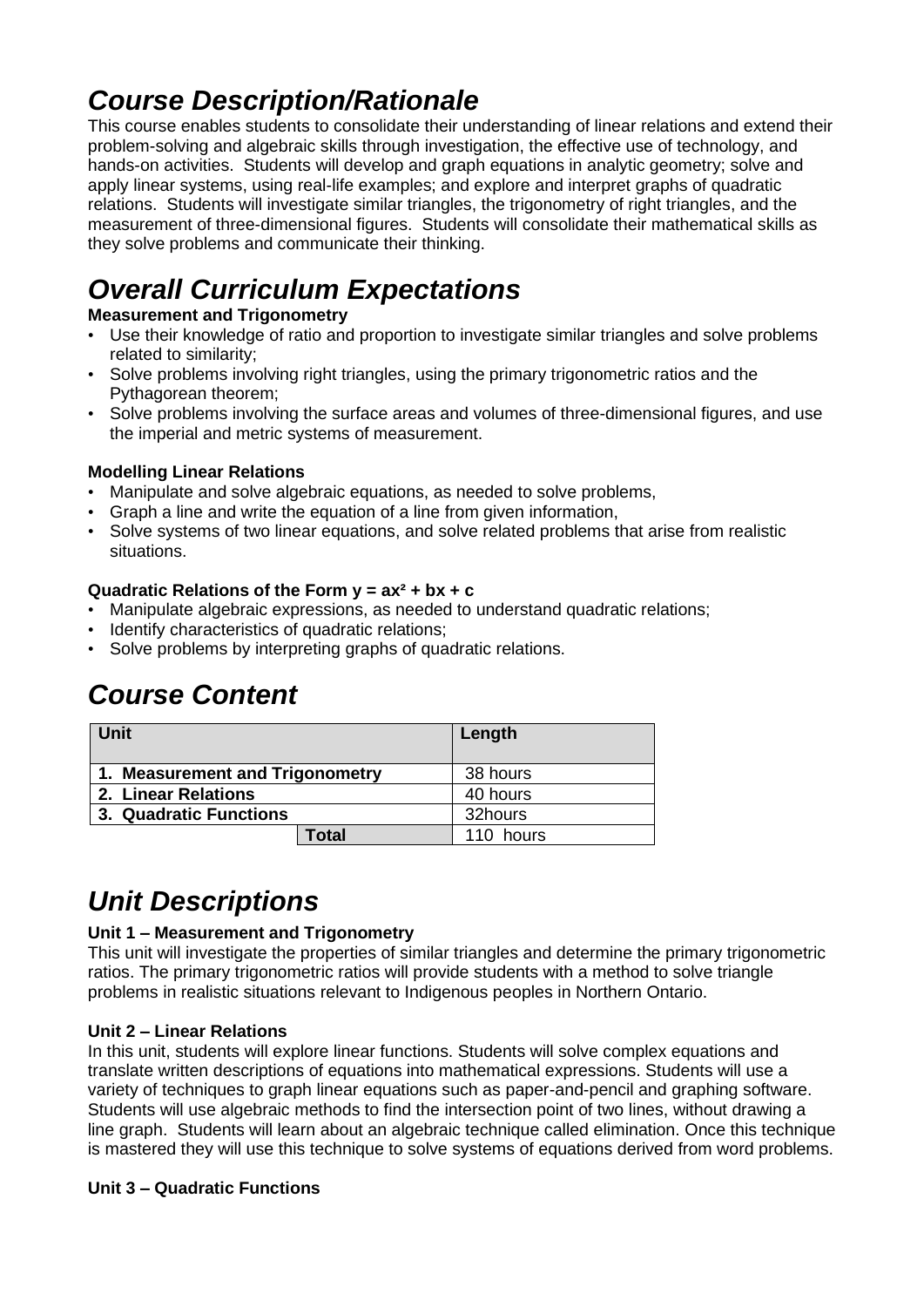In this unit, students will discover that not all relationships are linear. Students will learn that one type of non-linear relationship is a special curve that describes a quadratic relationship. Students will describe the nature of changes in a quadratic function using finite differences in a table of values. They will determine the zeros and maximum and minimum value of a quadratic function using graphical and algebraic techniques. Students will solve problems related to many applications using graphing software.

### **Unit 4 – Final Assessment Activities**

This unit will be used to model a final assessment in Grade 10 mathematics. Individual and group performance skills will be assessed using traditional and performance based tasks, over a period of several days. Thirty percent of the final evaluation for the course will be based on this summative assessment unit and it is recommended that at least 2/3 be based on performance tasks, and at most 1/3 be based on pencil and paper tests. It is suggested that the form and substance of this summative assessment unit be shared with students and their parents near the beginning of the course, so that their energies can be directed towards acquisition of the required skills and knowledge.

In this final assessment unit, students will demonstrate their achievement of the expectations of the course. They will do this by solving problems which require them to:

- form and test conjectures;
- model situations;
- gather, organize, and display data for a purpose;
- identify necessary and/or sufficient conditions in a problem;
- decide, with awareness, what is important and what can be ignored in a problem.
- communicate reasoning and results;
- demonstrate their skills using technology for a purpose;
- carry out pencil and paper routines.

## *Teaching/Learning Strategies*

This course is organized into an eight-week series of lessons and activities that is presented to students in remote northern communities via the internet. The eighth week is used for course consolidation, review, and the final examination. Teacher and students communicate over the internet through timely activity feedback, emails, messages, video and audio calls. Classroom mentors assume the role of liaison between the teacher and student while also supporting a holistic approach to motivate, engage and support each individual student.

A variety of strategies will be used in the online delivery of this course. Some instructional strategies include:

- Use electronic technology in investigations as appropriate (including computer software, calculators, video, and digital effects).
- Promote direct involvement in a variety of concrete experiences with the natural world which enable students to construct their own understanding of concepts and principles.
- Use formative assessment to provide opportunities for re-learning.
- Address a variety of learning styles in each unit.
- Plan so that sufficient class time is spent in engaging students in the solution of rich contextual problems.
- Be accountable to addressing the overall and specific expectations in their planning, and accountable to tracking student progress in the overall expectations, including the most specific expectations.
- Provide many opportunities for students to demonstrate their ability to meet course expectations.
- Provide opportunities for students to practice or extend their skills and knowledge, outside of the classroom.
- Ensure that the culmination of an activity helps the students to build a solid understanding of the mathematical concepts arising from that activity and sets the stage for future learning.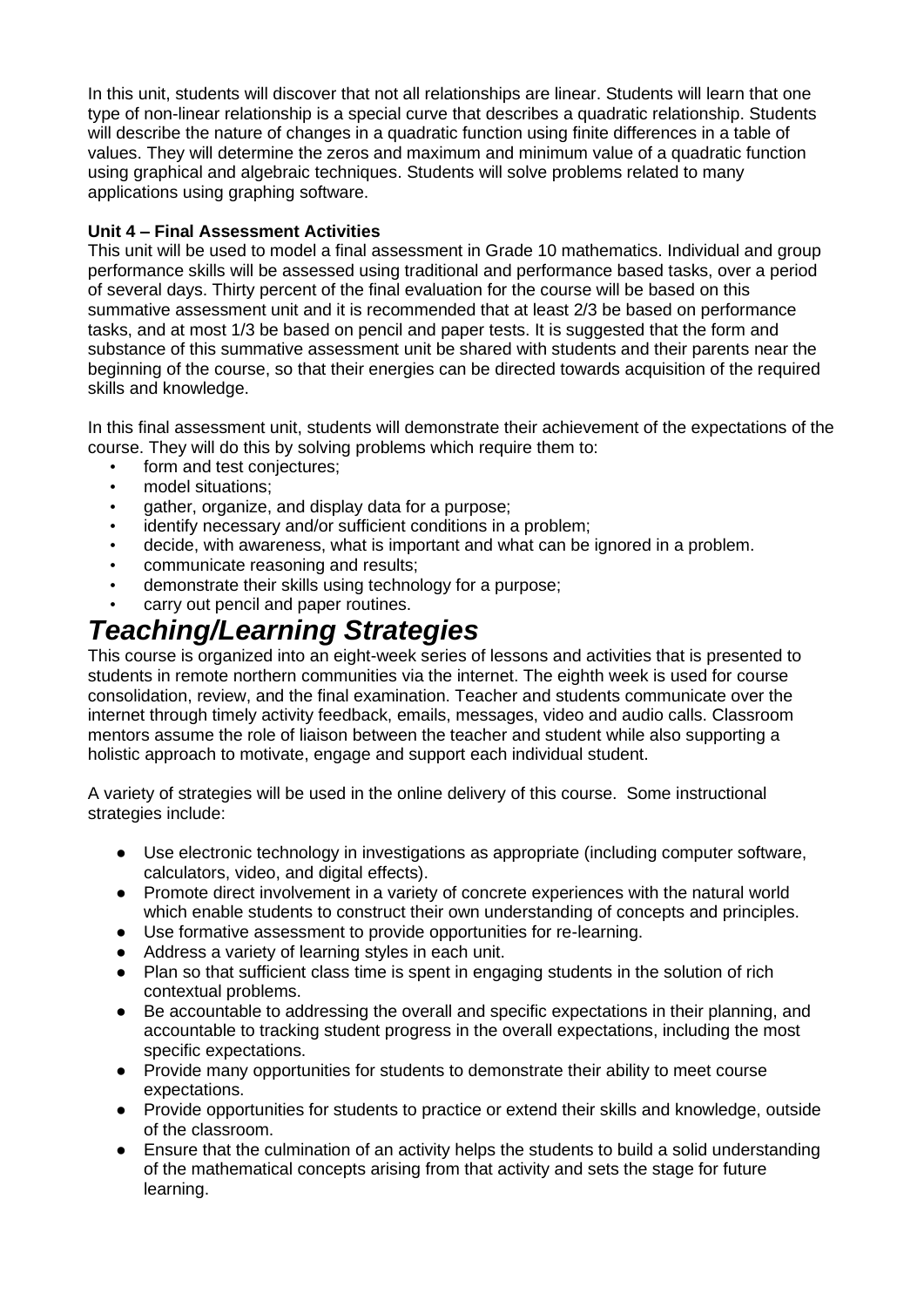- Prompt at the beginning of an activity, provide suggestions in the middle, and support a challenge at the end, as needed by individual students, and by the class as a whole.
- Use learning/performance tasks that are designed to link several expectations and give the students occasion to demonstrate their optimal levels of achievement through the communication of results, the ability to pose extending questions following and inquiry, and to provide the solution to unfamiliar problems.
- Provide regular, informal assessment which provides the feedback that students need in order to improve their achievement.
- Provide remedial or extension opportunities.

Learning goals will be discussed at the beginning of each assignment and success criteria will be provided to students. The success criteria are used to develop the assessment tools in this course, including rubrics and checklists.

## *Evaluation*

The final grade will be determined as follows (Ontario Ministry of Education, 2010):

- Seventy per cent of the grade will be based on evaluation conducted throughout the course. This portion of the grade should reflect the student's most consistent level of achievement throughout the course, although special consideration should be given to more recent evidence of achievement.
- Thirty percent of the grade will be based on a final evaluation administered at or towards the end of the course. This evaluation will be based on evidence from one or a combination of the following: an examination, a performance, an essay, and/or another method of evaluation suitable to the course content. The final evaluation allows the student an opportunity to demonstrate comprehensive achievement of the overall expectations for the course (p. 41).

Ontario Ministry of Education. (2010). *Growing success: Assessment, evaluation and reporting in Ontario schools*. Toronto ON: Queen's Printer for Ontario.

| Type of<br><b>Assessm</b><br>ent | Category                    | <b>Details</b>                                                                                                                                                                                                                                                                                                                                                                                                                                              |             | Weig<br>hting<br>$(\%)$ |
|----------------------------------|-----------------------------|-------------------------------------------------------------------------------------------------------------------------------------------------------------------------------------------------------------------------------------------------------------------------------------------------------------------------------------------------------------------------------------------------------------------------------------------------------------|-------------|-------------------------|
| <b>Term Work</b><br>(70%)        | Knowledge/<br>Understanding | Use knowledge of ratio and proportion to investigate<br>similar triangles and solve problems related to similarity                                                                                                                                                                                                                                                                                                                                          |             | 13                      |
|                                  | Thinking                    | Manipulate algebraic expressions, as needed to<br>understand quadratic relations.<br>Manipulate and solve algebraic equations, as needed to<br>solve problems.                                                                                                                                                                                                                                                                                              |             | 19                      |
|                                  | Communication               | Solve problems involving right triangles, using the<br>primary trigonometric ratios and the Pythagorean<br>theorem.<br>Solve problems involving the surface areas and volumes<br>of three-dimensional figures, and use the imperial and<br>metric systems of measurement.<br>Solve systems of two linear equations, and solve related<br>problems that arise from realistic situations.<br>Solve problems by interpreting graphs of quadratic<br>relations. |             | 19                      |
|                                  | Application                 | Graph a line and write the equation of a line from given<br>information.<br>Identify characteristics of quadratic relations.                                                                                                                                                                                                                                                                                                                                |             | 19                      |
| Final                            | Culminating                 | 1. Similarity and Trigonometry (solve                                                                                                                                                                                                                                                                                                                                                                                                                       | K/U         | 3                       |
| Evaluation                       | Activity                    | problems related to similarity; solve problems                                                                                                                                                                                                                                                                                                                                                                                                              | Τ           | $\overline{4}$          |
| (30%)                            | (15%)                       |                                                                                                                                                                                                                                                                                                                                                                                                                                                             | $\mathsf C$ | 4                       |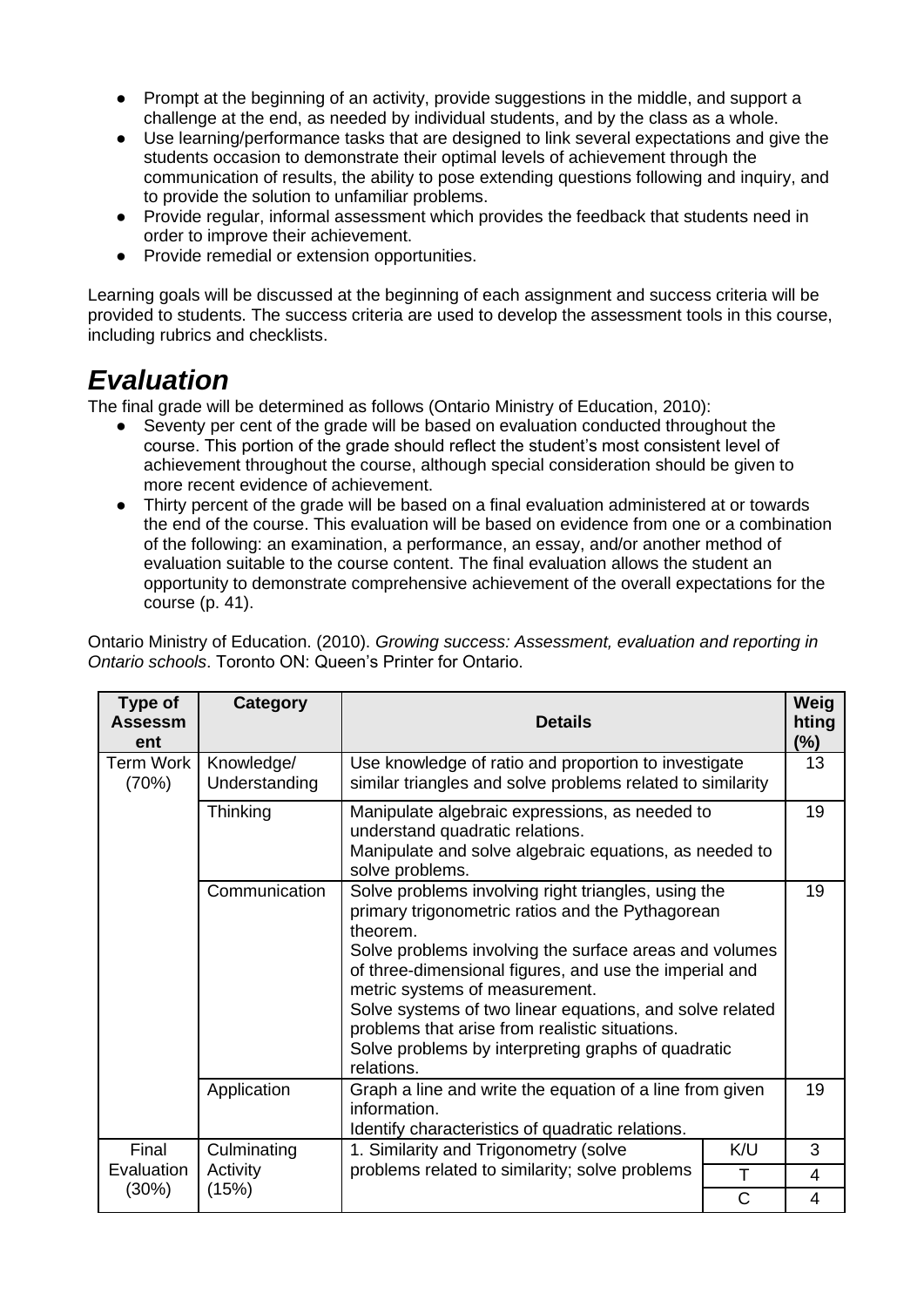|       | involving right triangles, using the primary<br>trigonometric ratios)<br>2. Linear Equations (solve systems of two<br>linear equations, and solve related problems<br>that arise from realistic situations.)<br>3. Quadratic Equations (solve problems by<br>interpreting graphs of quadratic relations;<br>identify characteristics of quadratic relations.) | А   |     |
|-------|---------------------------------------------------------------------------------------------------------------------------------------------------------------------------------------------------------------------------------------------------------------------------------------------------------------------------------------------------------------|-----|-----|
| Exam  | Written examination designed to cover all of                                                                                                                                                                                                                                                                                                                  | K/U | 3   |
| (15%) | the overall expectations of the course                                                                                                                                                                                                                                                                                                                        |     | 4   |
|       |                                                                                                                                                                                                                                                                                                                                                               | C   |     |
|       |                                                                                                                                                                                                                                                                                                                                                               |     |     |
|       |                                                                                                                                                                                                                                                                                                                                                               |     | 100 |

## *Assessment/Evaluation Strategies*

A variety of assessment and evaluation methods, strategies and tools are required as appropriate to the expectation being assessed. These include diagnostic, formative, and summative within the course and within each unit.

Assessment *for* learning and assessment *as* learning is obtained through a variety of means, including the following:

- Ongoing descriptive feedback;
- Self-assessment:
- Graphic organizers:
- Checklists:
- Rating Scales
- Personal profile;
- Mentor observations;
- Conversations with student on a regular basis to verbalize observations, ask questions, and clarify understanding.

Evidence of student achievement (assessment *of* learning) is collected from various sources, including the following:

- Ongoing observations of most consistent work, with consideration given to most recent work;
- Conversations with students (e.g., discussion about personal wants and needs relative to specific family and local community values as well as values in the Westernized world);
- Summative unit activities:
- Tests;
- Exam.

The Ministry of Education's 2010 document, *Growing Success*, outlines the seven fundamental principles that guide best practice in the assessment and evaluation of students. KiHS teachers use practices that:

- are fair, transparent, and equitable for all students;
- support all students, including those with special education needs, those who are learning the language of instruction (English or French), and those who are First Nation, Métis, or Inuit;
- are carefully planned to relate to the curriculum expectations and learning goals and, as much as possible, to the interests, learning styles and preferences, needs, and experiences of all students;
- are communicated clearly to students and parents at the beginning of the course and at other points throughout the school year or course;